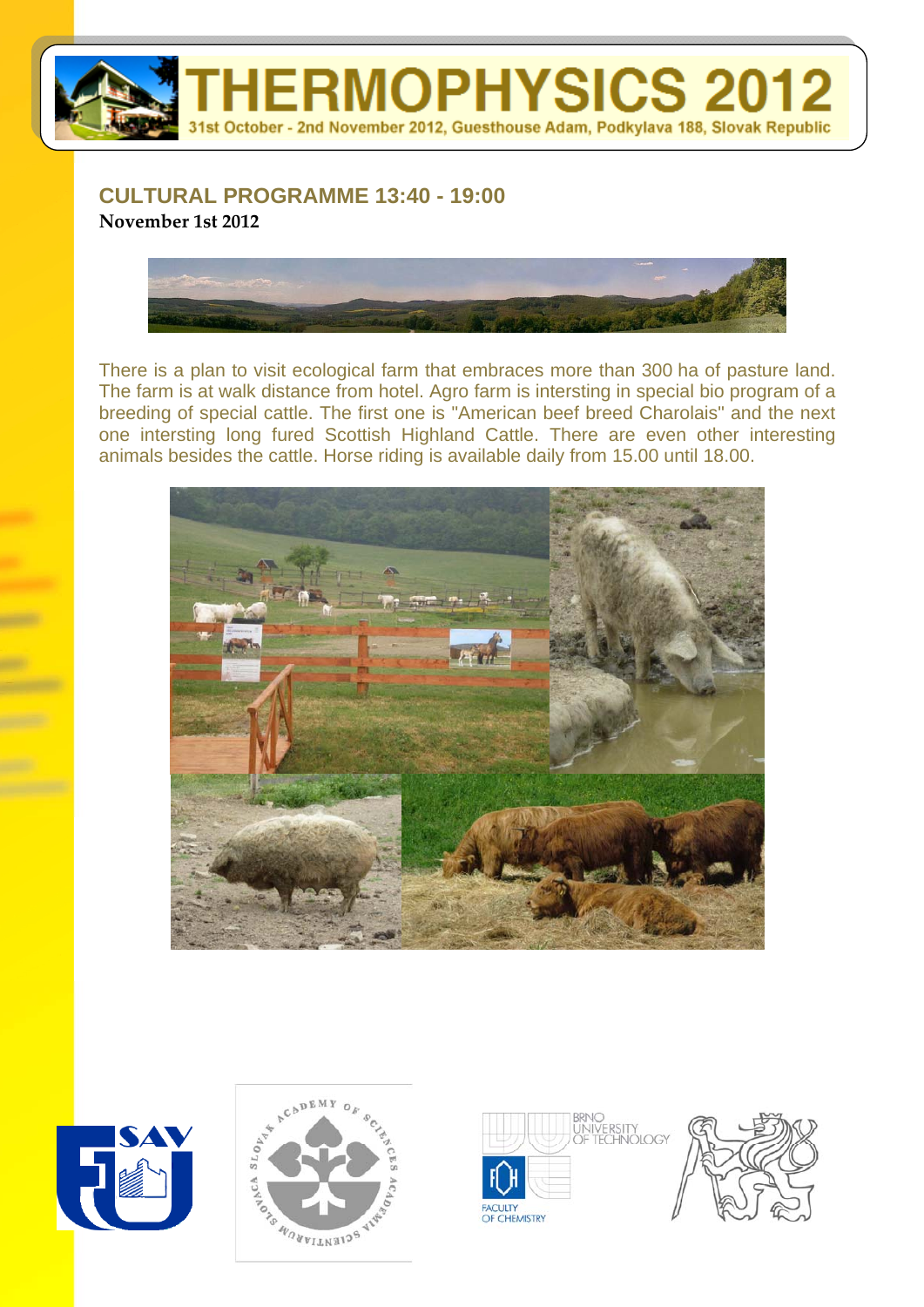**IERMOPHYSICS 2012** 1st October - 2nd November 2012, Guesthouse Adam, Podkylava 188, Slovak Republic

## **CULTURAL PROGRAMME 13:40 - 19:00 November 1st 2012**

Another group can visit "Mohyla" (the monumental cemetery) of general Milan Rastislav Stefanik using their own transport. Milan Rastislav Stefanik was a Slovak politician,



diplomat, and astronomer. During World War I, he was General of the French army, at the same time the Czechoslovak Minister of War, one of the leading members of the Czechoslovak National Council (i.e. resistance government), and he contributed decisively to the cause of Czechoslovak sovereignty. Above Brezova pod Bradlom, as its name suggests, is Bradlo hill where, under a gigantic travertine monument where Stefanik is burried. The Bradlo monument

> The view from the monument is fantastic, and it's a favourite place for

is the work of one of Slovakia's most important architects, Dusan Jurkovic.

The scale of the Bradlo monument reflects Stefanik's significance in modern Slovak history: he is perhaps the nearest thing the nation has to an unblemished twentieth century icon.



was born in Kosariska, a village beneath Bradlo, where a small museum dedicated to his memory was created at his birthplace.

It displays memen-toes from his exten-sive travels (among them a New Zealand Maori dictionary and native masks from South America) as well as photographs and his uniforms. The museum has information in English.









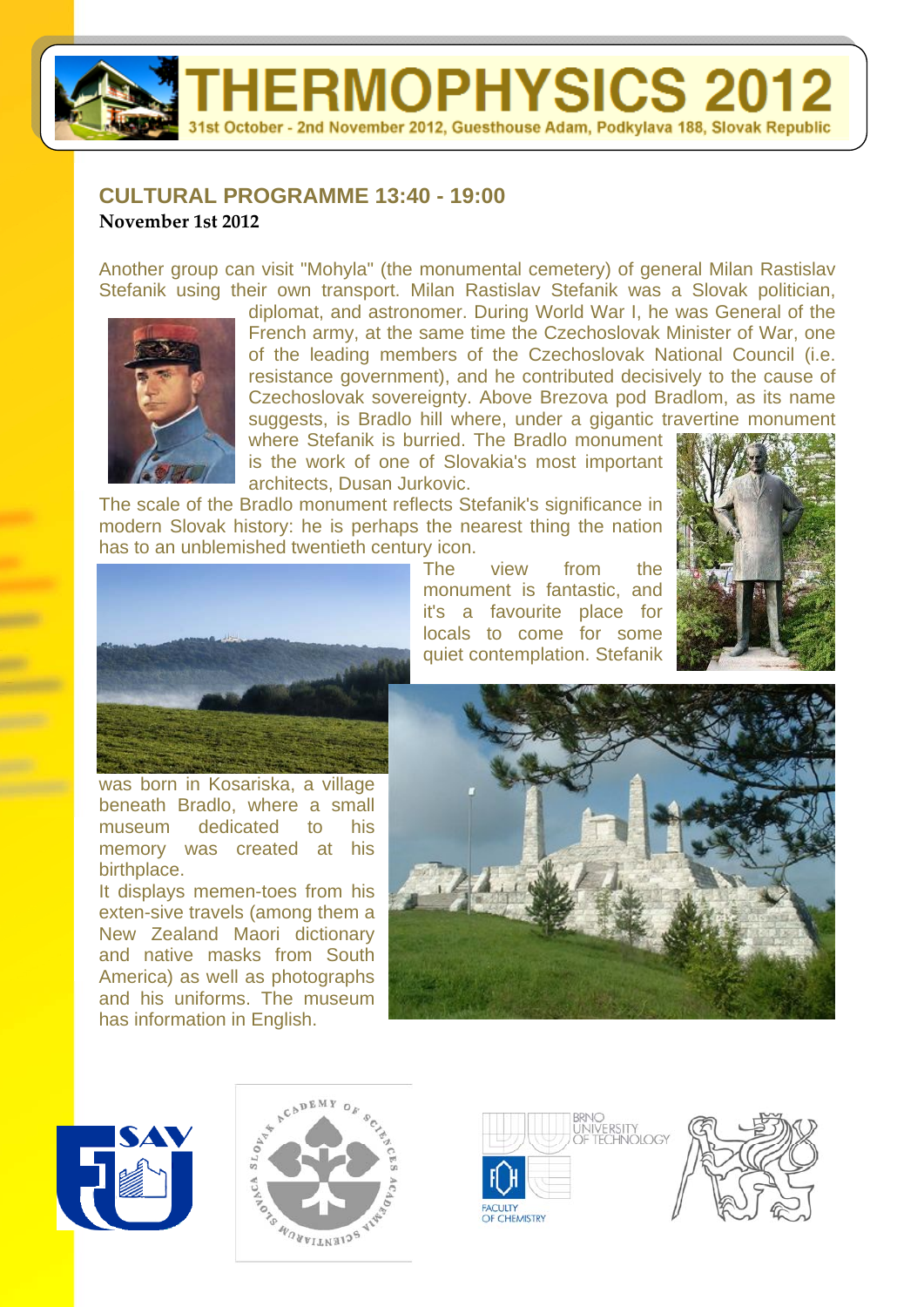

## **19:00 SOCIAL PROGRAMME November 1st 2012**

Conference participants are kindly invited to join social programme that will be prepared. The social programme includes Raut and wine tasting on Thursday evening,